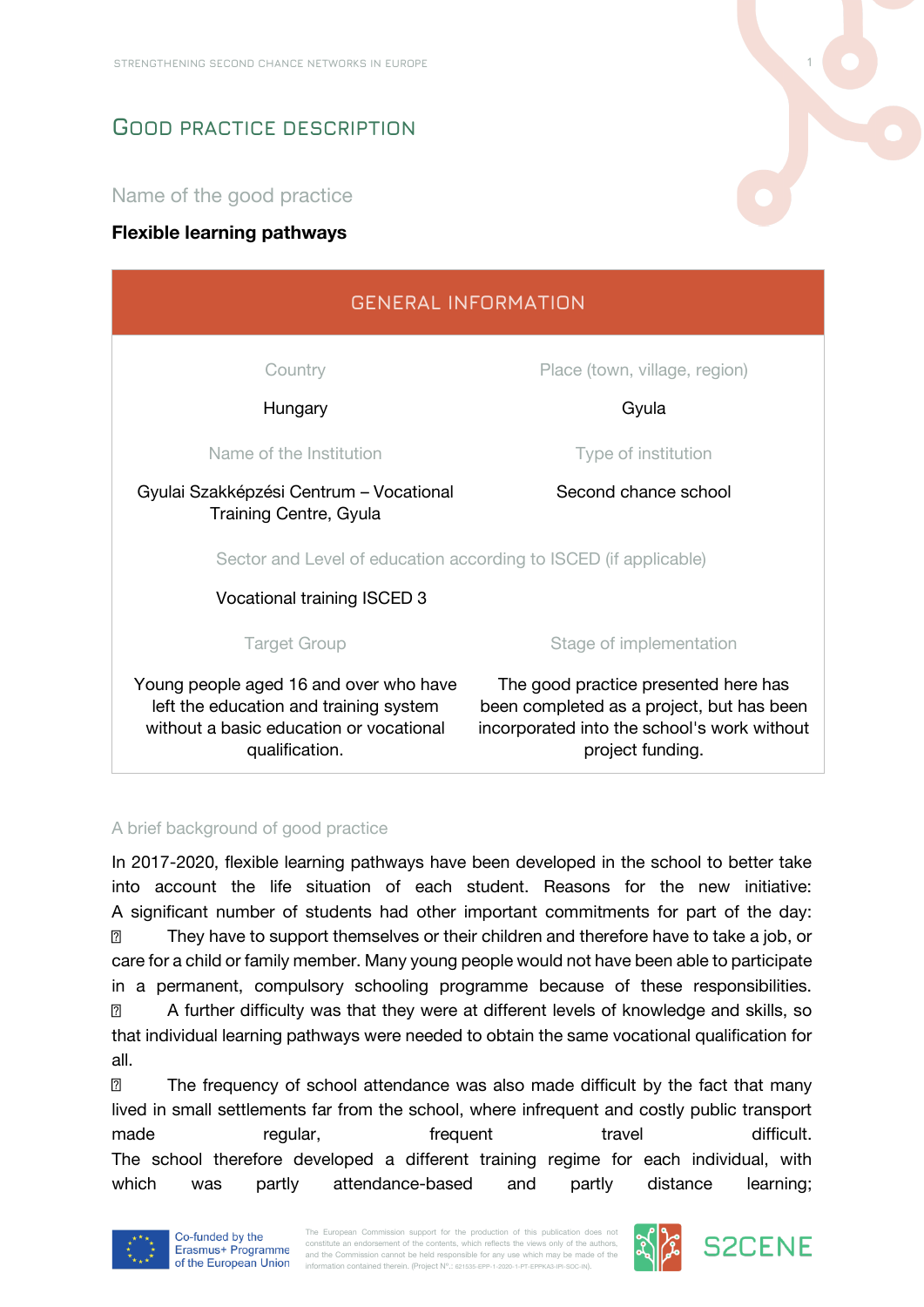each pupil was able to take part in the in-service training, taking into account his/her other commitments;

each student could progress at his or her own pace towards the vocational examination; each student could take the vocational examination at his/her own pace, even in more phases.

# Good practice description (aim and objectives; provided services – activities, approaches, methods)

The school has been second chance school programme since 2008. So far, this has been mainly through 3 different projects initiated and supported at national level: 2008-2011, 2013- 2015, 2017-2020. In the periods where the project conditions for the implementation of the second chance school were not met, the school maintained the second chance school programme within the given legal framework and with reduced resources. The system has been continuously maintained (and is necessary to implement the good practice presented here):

a) Mentoring system: each student has a permanent adult mentor who provides complex support (social, mental, cognitive) to his/her mentored student. The mentor may be a teacher of academic or vocational subjects or a trainer. The mentor helps to solve possible life problems, to set up a study plan and to successfully implement an individual development plan. The mentor and the mentee talk at least once a week. This can also take place in an informal setting.

b) Individual development plan: each student, with the help of his/her mentor, sets aims that he/she wants to achieve in the school year. The development aims include both academic and personal development goals. The path to achieving the aim is broken down into shorter stages of 1-2 months with achievable goals. For each of these stages, specific activities are planned to bring the student closer and closer to achieving the aims. At the end of each stage, the mentor and the mentee jointly assess the successes also discuss the reasons for failure and use these as a basis for defining the tasks for the next period. c) Team work: the people working with the students (teachers, mentors) hold team meetings on a weekly basis. In team meetings, they share their experiences with the students and help each other to deal with and solve any problematic situations. In each team meeting they talk about each student. Mentors have been given a key role in coordinating the flexible learning pathways training for 2017-2020. Students made commitments about which days and times of the day they could attend and when they would prefer distance learning, based on their own other commitments. The mentors coordinated the students' individual timetables on this basis. So each of the student timetables were different. The mentors also monitored whether the students were actually present and completing their distance learning assignments. The practical training was the one that could only be done in the form of face-to-face teaching, all other areas were done in a combination of face-to-face and distance learning. The English teacher was present during the practical training, and the teaching was bilingual.



The European Commission support for the production of this publication does no constitute an endorsement of the contents, which reflects the views only of the authors and the Commission cannot be held responsible for any use which may be made of the information contained therein. (Project Nº.: 621535-EPP-1-2020-1-PT-EPPKA3-IPI-SOC-IN).



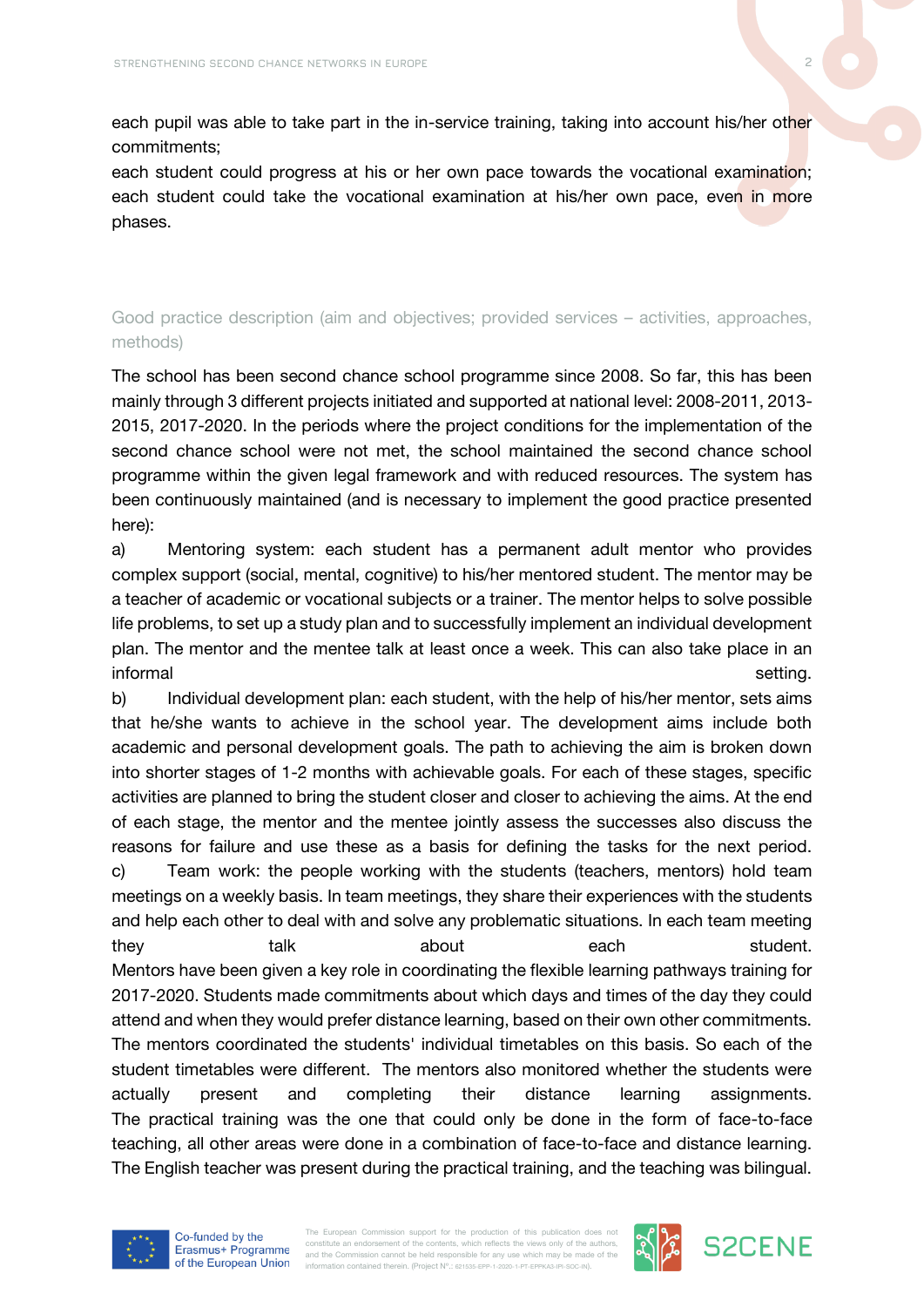The further study fields were: vocational theory, science, IT, communication and social studies. These all fields were taught mainly through individual projects. The development of transversal competences was achieved through a complex programme, RLG. This programme (Reaching the Lost Generation) was developed in the framework of an international project, and could be considered also as a good practice in its own right. See: https://rlg.edunet.hu/project/summary and https://rlg.edunet.hu/project/results Everyone could leave the training when they were sure they could meet the exam requirements. Some people only took the practical exam first because they needed more time to prepare for the vocational theory examination.

Results (developed skills and attitudes; good practice's impact on the participants' life, professional realization, health, self-confidence, motivation to learn, etc.).

Young people who were unable to participate in the traditional, compulsory timetabled training have gained marketable vocational qualifications. Their self-confidence has increased significantly, as for them, vocational training was previously an unattainable dream. Today, 85% of the boys are working in their profession. 50% of Roma girls also work in their profession, the rest either do community service or look after their young children.

### Evidence of effectiveness of the practice

Following the project, more and more young people are looking for this school. The young people who graduated came from an environment where one young person in five streets had any vocational qualification. Now the friends and peers are also interested, as it is a form of training where you don't have to stay in school all the time, you can learn a vocation in a flexible framework, according to your own possibilities. The school has become nationally known. Other teachers, school leaders and education policy makers are also relying on its professional experience.

### Factors and conditions for the successful implementation of the good practice

Dedicated, flexible leadership, prioritise compensation for disadvantage for this section of society Flexibility on the part of management and teachers Teachers' attitude + pedagogical, psychological knowledge and a rich pedagogical methodological toolkit toolkit toolkit toolkit toolkit toolkit toolkit toolkit toolkit toolkit toolkit toolkit Autonomy - dare and want to act as an autonomous person, but also have the opportunity to so! when the source of the source of the source of the source of the source of the source of the source of **Teamwork** 





**S2CENE**